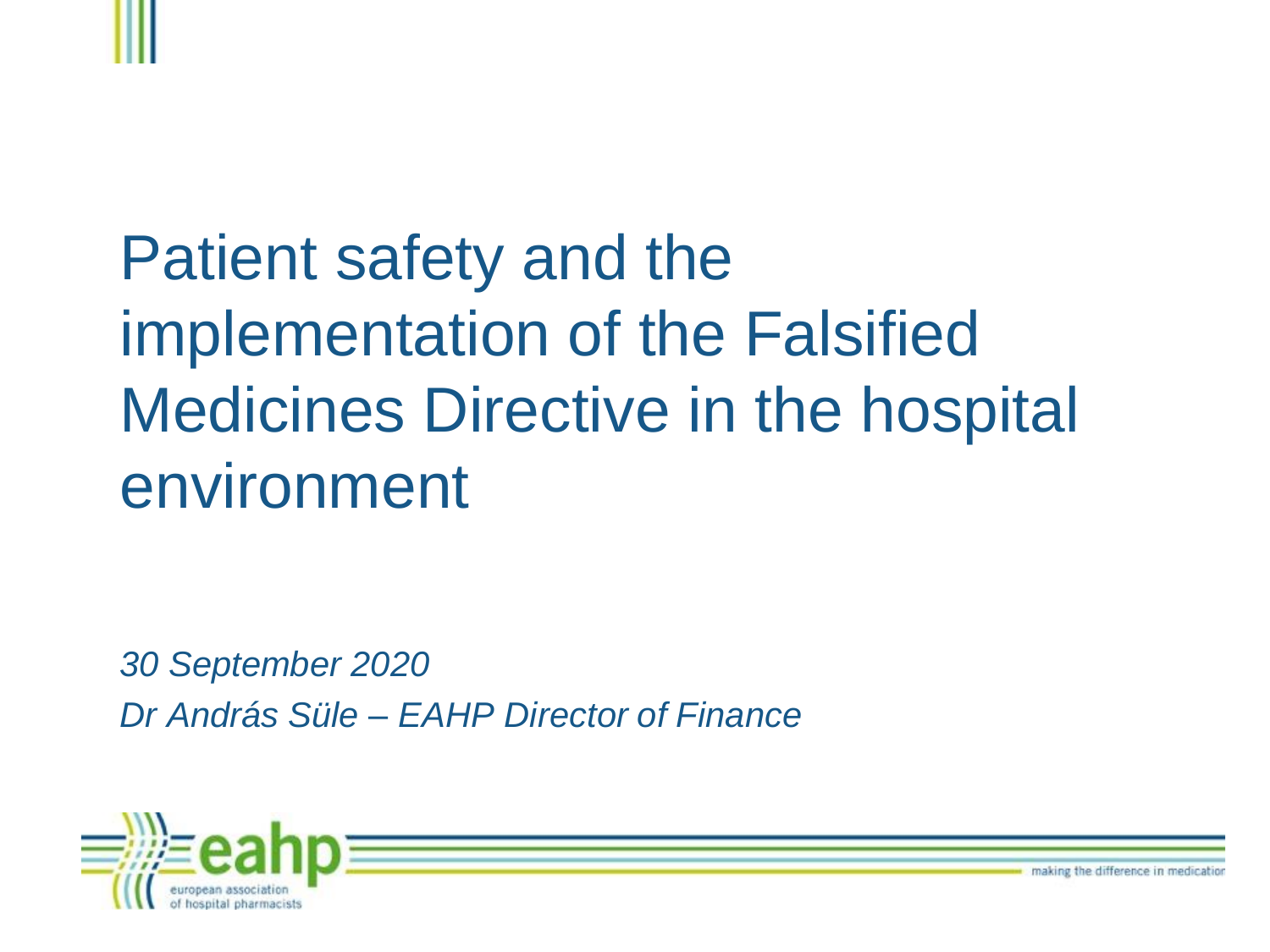#### **EAHP – European Association of Hospital Pharmacists**

EAHP represents and develops the hospital pharmacy profession within Europe in order to ensure the continuous improvement of care and outcomes for patients in the hospital setting.

*35 member organisations Representing 23.000 hospital pharmacists* 



Status of implementation of the FMD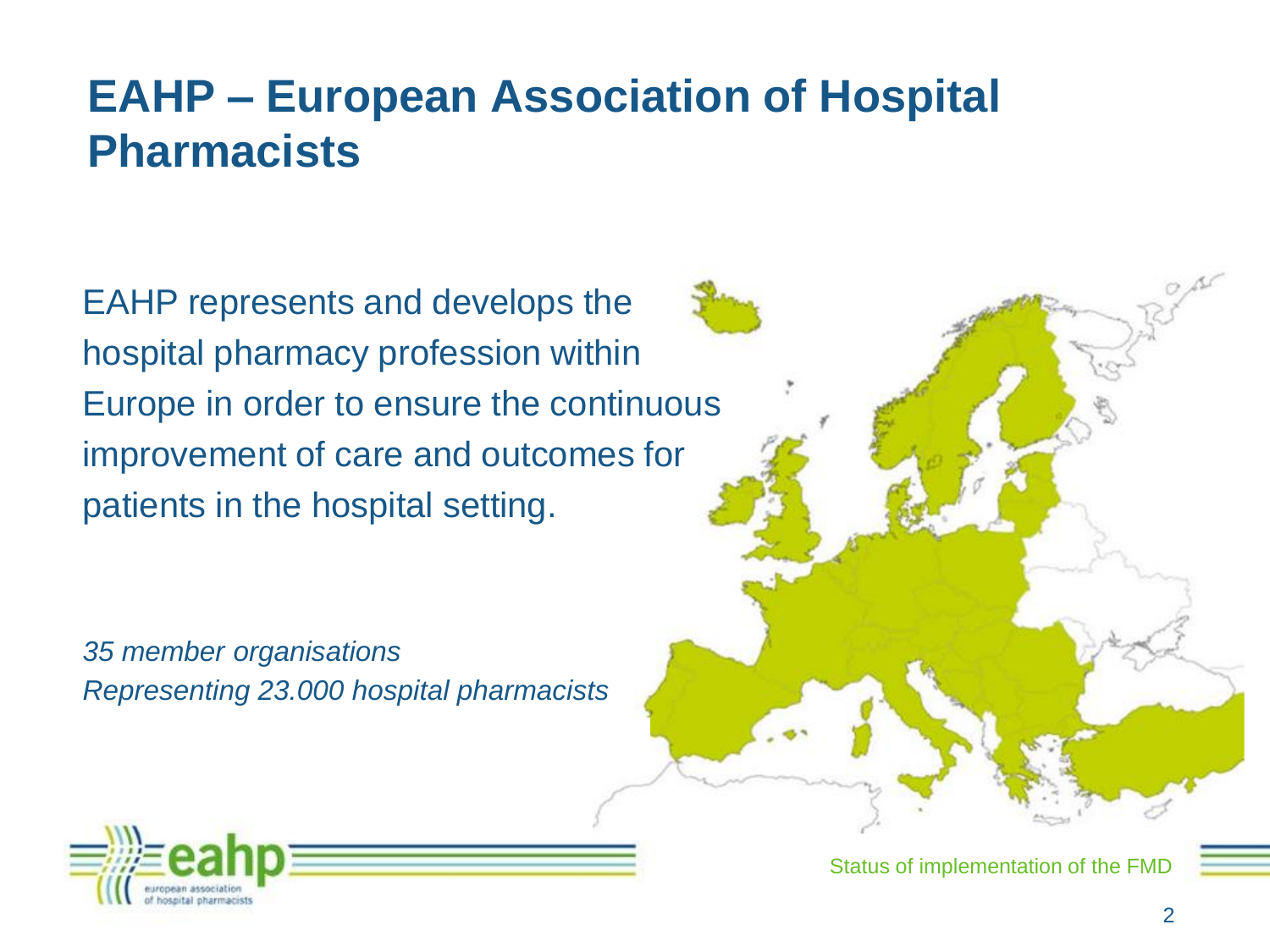#### **Role of hospital pharmacists in patient safety**

• Patient safety lies at the heart of all actions and interventions carried out by hospital pharmacists

**Se** 

Selection

**Procurement** 

**Storage** 

 $\mathcal{C}^{\mathcal{S}^{\mathcal{S}}}$ 

- EAHP and its members are determined to consider patient & medication safety a top priority agenda. ling and educat:
- Medication safety means:
	- Safety of decision (prescription)
	- Safety of care (dispensing)
	- **Safe product (medication)**
	- Safe access (supply chain)

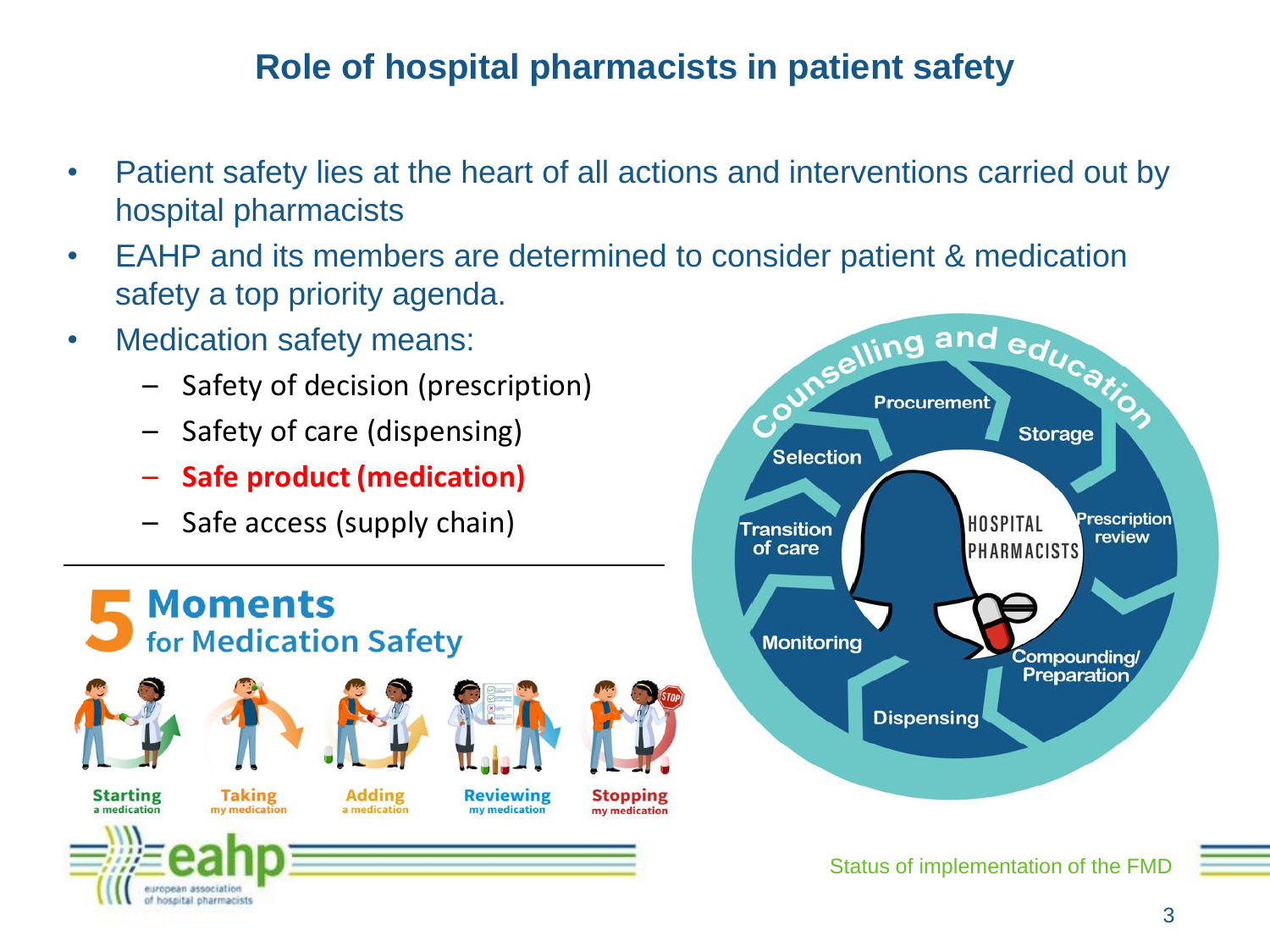## **1 ½ years with FMD – a hospital pharmacy perspective**

FMD brought about change with the aim of increasing patient (product) safety.

Additional improvements were anticipated:

- Facilitation of stock management (e.g. inclusion of expiry date in the 2D barcode; easier batch recall)
- Possibility to trace delivered medicines

#### **BUT, despite the positive aspects also issues were encountered**

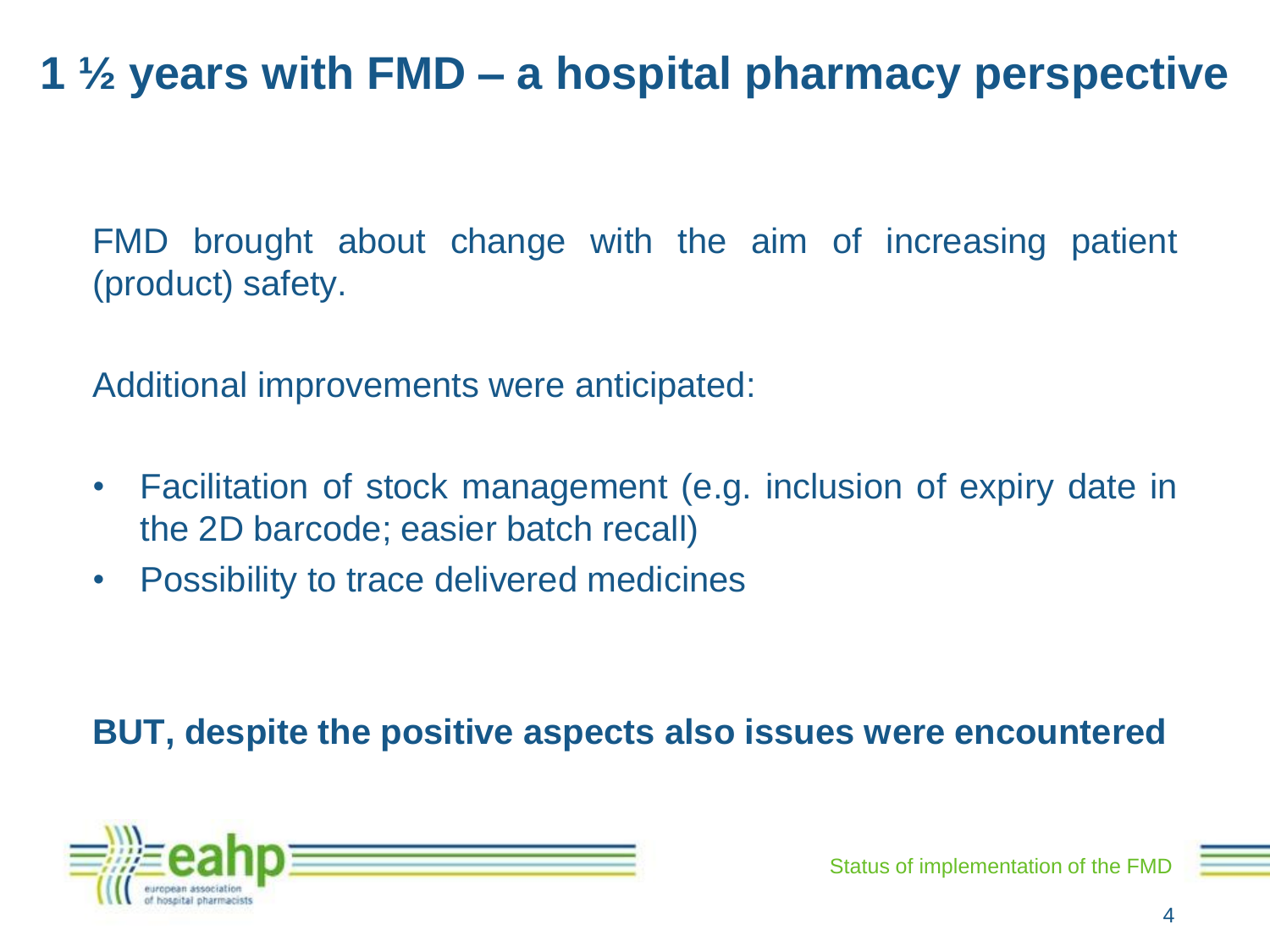## **Practical issues and barriers encountered in the early stages of implementation**

- Existing scanning infrastructure not compatible with FMD
- Software providers could not accommodate all requests
- Inclusion of FMD processes into existing procedures
- Limited support for hospitalspecific FMD scenarios



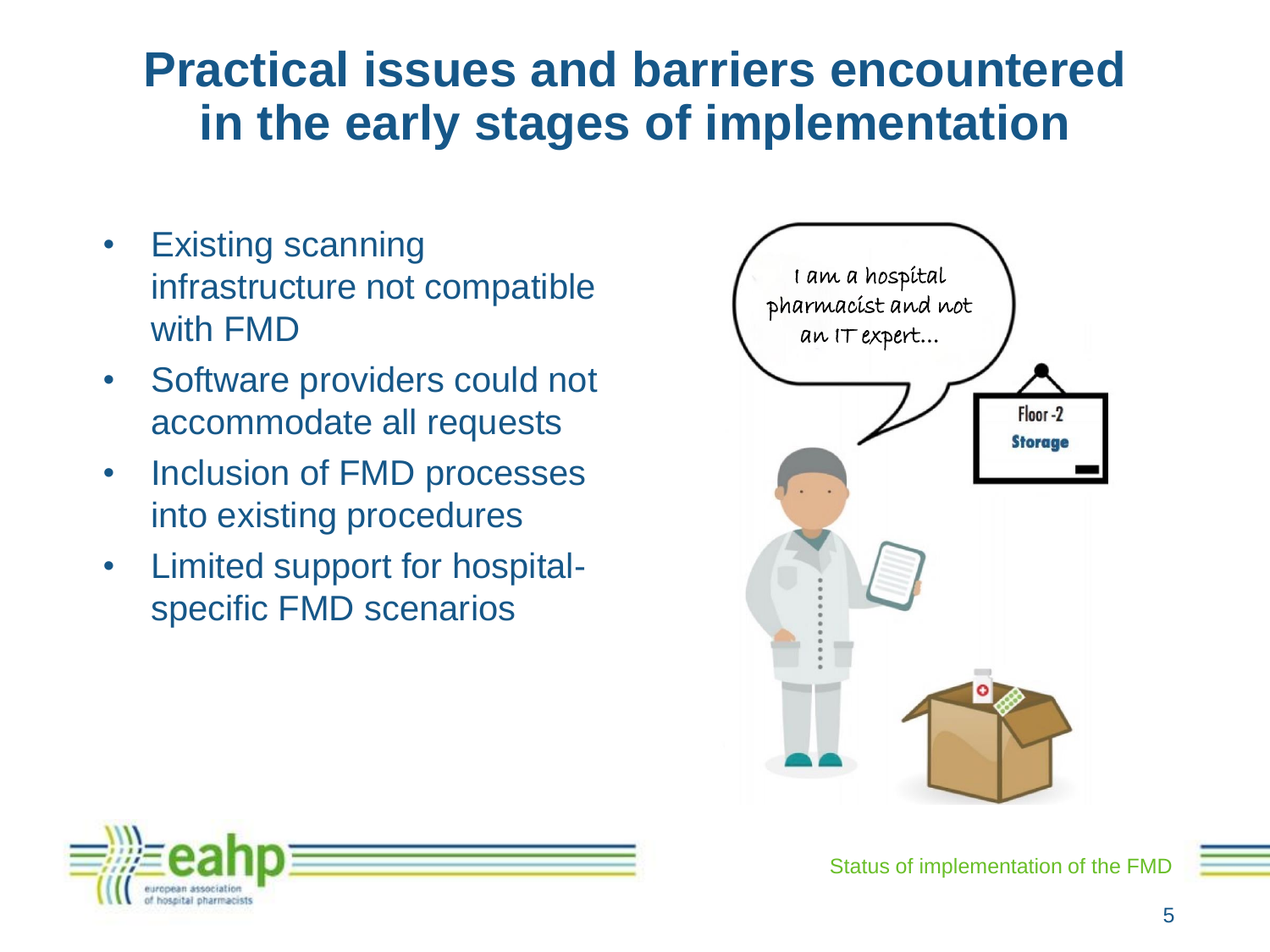### **Practical issues and barriers encountered in the early stages of implementation**

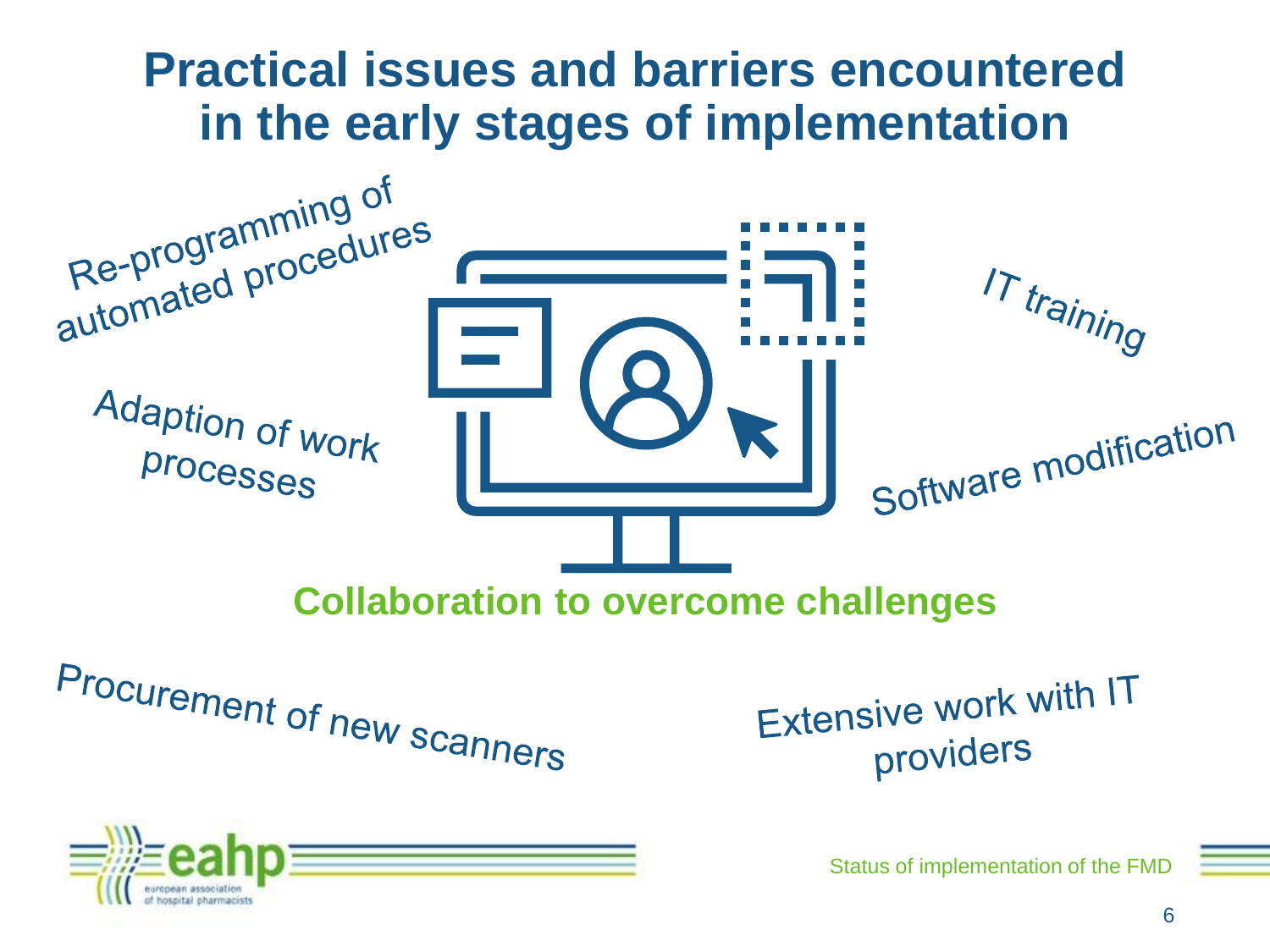## **1 ½ years with FMD and still problems to solve**

Despite the commitment shown and the work put into making FMD work in the hospital environment, issues are still popping up left and



hospital pharmacists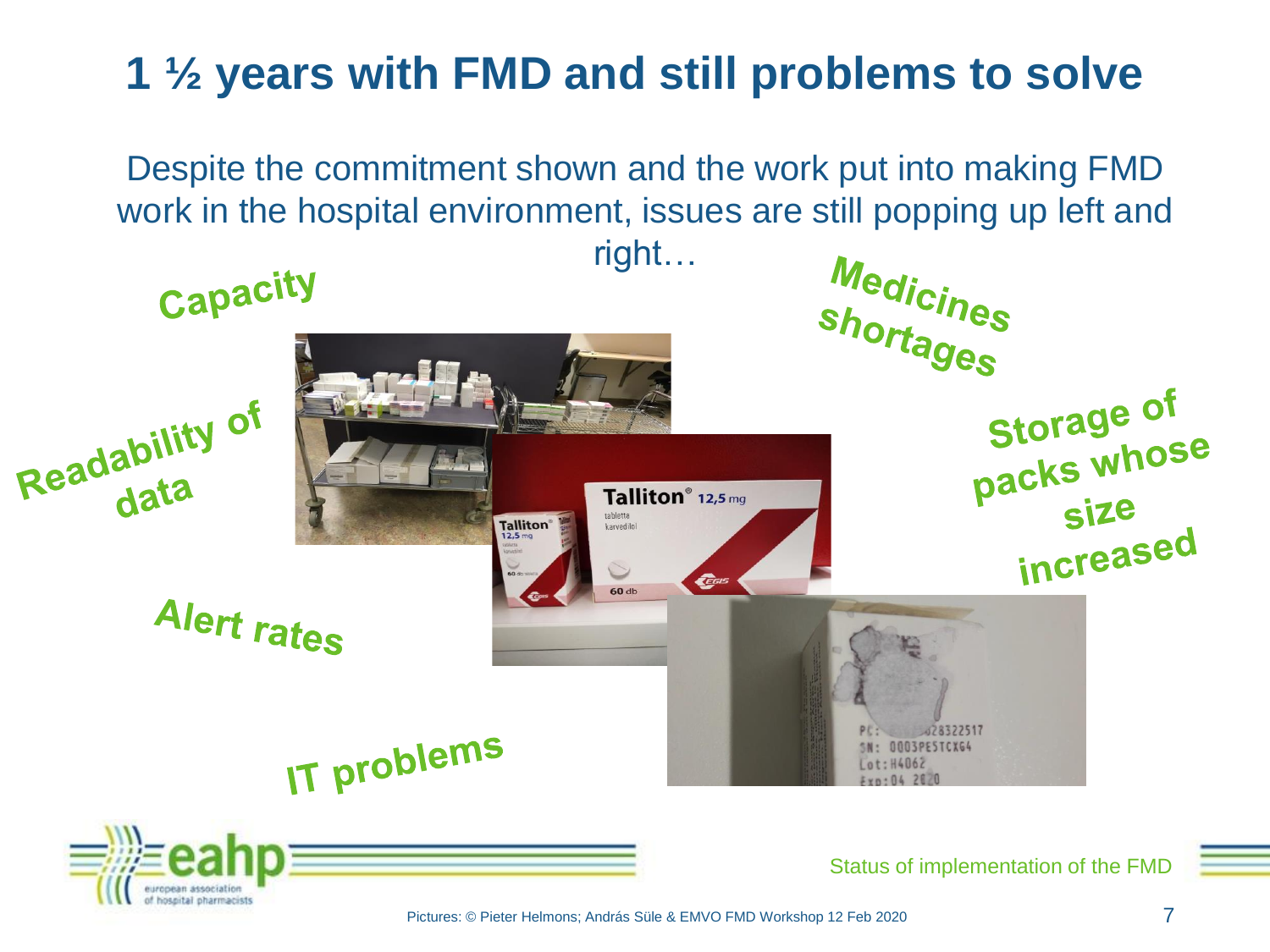## **1 ½ years with FMD and still problems to solve**

#### **Alert rates**

- o Declining numbers/low rates in some countries
- o Others still seemed to be struggling despite sharing of best practices

#### EAHP activities

- o Regular calls with member organisations (July 2020 | Oct 2020)
- o Engagement in the Alert Handling Working Group, in particular to support a central alert management solution to ensure interoperability and involving all parties (NCAs, OBPs, NVMOs, end users)
- o Facilitating best practice sharing among member organisations

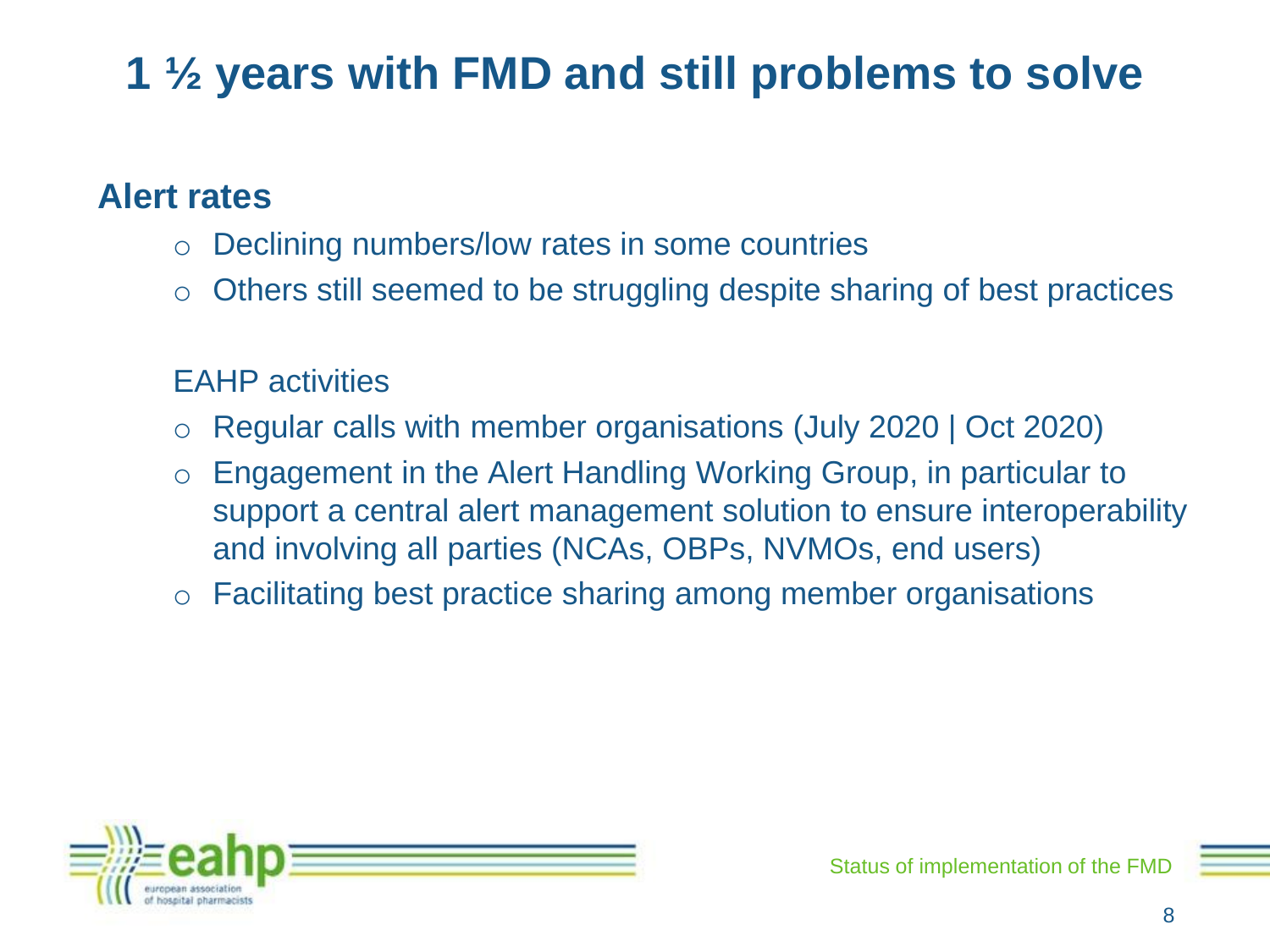## **1 ½ years with FMD and still problems to solve**

#### **Capacity**

- o First publications based on real-world evidence appear in professional **literature**
- o Depending on size of pharmacy extra FTEs and financial investment needed just for scanning
- o Anticipated benefits?

#### EAHP activities

- Discussions with EMVO Stakeholders concerning aggregation
- $\circ$  Regular exchanges with members + data collection to answer concrete questions via aggregation survey